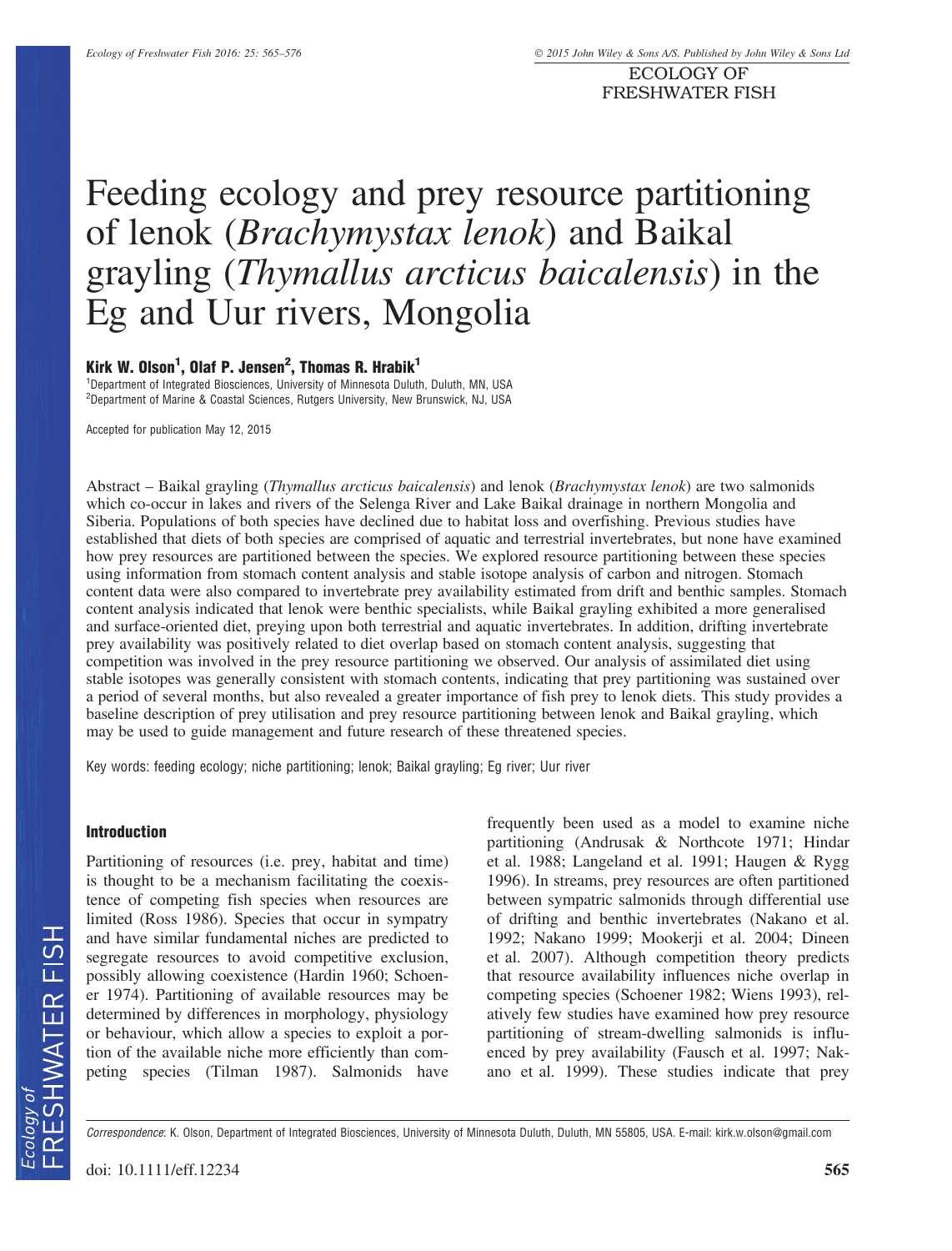# Olson et al.

partitioning between sympatric stream-dwelling salmonids may be dynamic and negatively related to the abundance of drifting invertebrate prey.

The Eg and Uur rivers of northern Mongolia support robust populations of lenok (Brachymystax lenok, sharp-nosed morphotype) and Baikal grayling (Thymallus arcticus baicalensis), which occur sympatrically in both rivers (Mercado-Silva et al. 2008). Unfortunately, lenok and Baikal grayling are declining in Mongolia due to rapid industrial development and climate change currently taking place in the country (Ramankutty et al. 2002; Ocock et al. 2006a; Nandintsetseg et al. 2007). The limited information available on the ecology of these species indicates that lenok and Baikal grayling have similar diets, composed primarily of aquatic and terrestrial invertebrates (Nakano 1999; Chandra et al. 2005; Sideleva 2006). Despite apparent similarities in diet niche, prey resource partitioning between lenok and Baikal grayling has not been studied. Sympatric populations of lenok and Baikal grayling in the Eg and Uur rivers provide a unique opportunity to examine prey partitioning in stream-dwelling salmonids which have received limited study. Dietary niche overlap between these species may also be relevant for conservation efforts targeting these two potentially competing species as human use increases within the watershed and elsewhere throughout their ranges.

In this study, we examined the feeding habits and degree of prey partitioning between lenok and Baikal grayling in the Eg and Uur rivers. We employed stomach content and carbon and nitrogen stable isotope analysis, which allow an assessment of prey partitioning over short (days) and long (months) timescales (e.g. McIntyre et al. 2011). In addition, we incorporated measures of drifting and benthic invertebrate prey abundance to examine the influence of prey availability on diet overlap. Based on the differences in functional morphology and predictions of competition theory, we hypothesised that lenok, which exhibit a more subterminal mouth position, will prey on benthic invertebrates to a greater degree than Baikal grayling and degree of prey partitioning will be negatively correlated with drifting prey availability.

# **Methods**

# Study area

The study was conducted in July of 2011 and 2012 in the Eg-Uur watershed of northern Mongolia (Fig. 1). The study area is at high elevation (1500 m) and located in the transition of Mongolian steppe and Taiga forest. Sampling took place in the Eg River (Egiin gol,  $50^{\circ}16'58''N$ ,  $101^{\circ}54'6''E$ ) and Uur River (Uur gol,  $50^{\circ}18'35''N$ ,  $101^{\circ}53'$  43"E). The Eg River is a high gradient river with willow and larch riparian forest, receiving substantial groundwater inputs. The Uur River is low gradient with riparian zones



Fig. 1. Location of the Eg-Uur watershed and sampling sites on the Eg and Uur rivers. Circles signify sites sampled in 2012 and squares signify sites sampled in 2011 and 2012.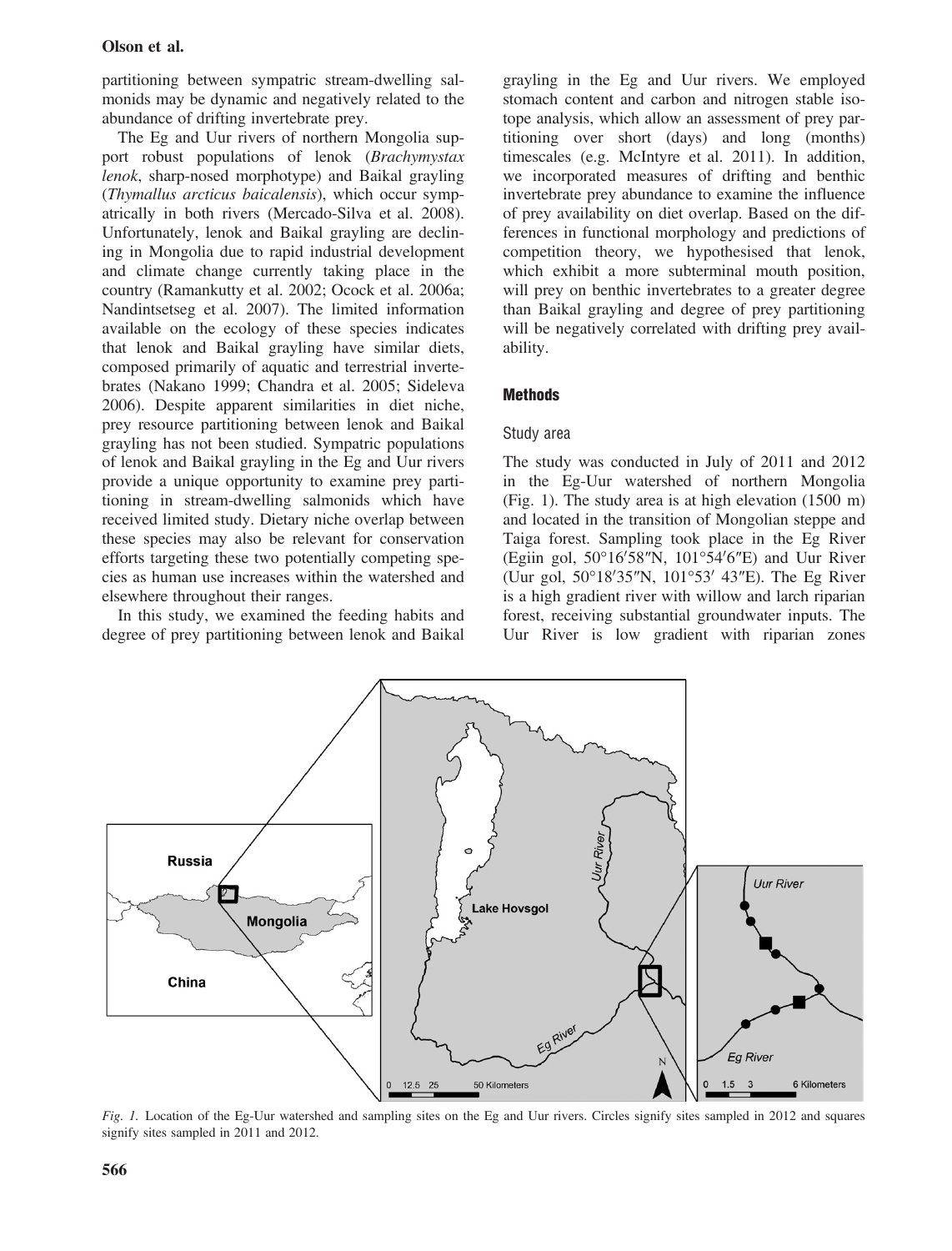composed of willow, larch and actively grazed steppe pasture and receives most of its volume from run-off (Gilroy et al. 2010). The known fish community of the Eg and Uur rivers include lenok, Baikal grayling, burbot Lota lota, taimen Hucho taimen, loach Barbatuli toni, phoxinus Phoxinus phoxinus, Eurasian perch Perca fluviatilis and pike Esox Lucius (Mercado-Silva et al. 2008).

# Fish and invertebrate collection

Fish and invertebrate prey samples were collected at eight sampling locations in the Eg-Uur watershed in July 2011 and 2012. Five sites were selected on the Uur River and three on the Eg River. A single site on each river was sampled in 2011 and all sites were sampled in 2012 (Fig. 1). Sampling occurred over the course of 1–2 days at each site between 8:00 and 21:00 and over a period of 10–12 h. Sampling reaches were restricted to riffle and run habitats between 0.1 and 0.5 km in length. A total of 107 lenok and 62 Baikal grayling from the Uur River and 38 lenok and 80 Baikal grayling from the Eg River were captured by angling with artificial lures. Following capture, total length, fork length and weight were measured on each fish. Stomach contents were removed through the use of a gastric lavage (lenok only) or by stomach dissection. On a subsample of lenok ( $n = 27$ ), lavage efficiency was tested by comparing the composition of prey removed to prey remaining in the diet. This analysis revealed that there was no significant difference in removal efficiency among common prey categories (Kruskal– Wallis, d.f. = 6,  $P = 0.31$ ).

Invertebrate prey availability was sampled at each site concurrent with fish sampling. Three benthic samples were collected at each site using a Surber sampler (0.1 m<sup>2</sup>, 500  $\mu$ m mesh). Substrate within the sample area was disturbed and brushed clean by hand over a 2-min time interval. Samples were evenly spread along each sample reach. Six drift samples were collected at each site over a period of 6 h between 8:00 and 21:00. The drift sampler (45 cm  $\times$  30 cm opening, 363  $\mu$ m mesh) was placed at the upstream end of the sampling reach at approximately 0.28 m in depth, to sample the entire water column. Water velocity was measured directly in front of the drift net opening with a Swoffer 2100 current velocity meter during each drift sample, allowing an estimate of invertebrate drift rate.

## Stomach content and prey availability analysis

Stomach content and prey availability samples were identified to family or order and enumerated. In each sample, total length or head width was measured on

## Prey partitioning in lenok and Baikal grayling

a random subsample  $(n = 5)$  of individuals from each prey category, and measurements were recorded to the nearest 0.1 mm. The mean of head width or total length was then converted to dry mass following existing length–mass regressions (Sample et al. 1993; Benke et al. 1999; Sabo et al. 2002 Baumgartner & Rothhaupt 2003; Stoffels et al. 2003) and multiplied by the number of individuals in each prey category.

Mean proportion of each prey taxon in the diet by weight ( $MW_i$ , Chipps & Garvey 2007) was then calculated following the equation:

$$
MW_i = 1/P \sum_{j=1}^{P} \left( \frac{W_{ij}}{\sum_{i=1}^{Q} W_{ij}} \right)
$$

where  $P$  is the number of fish with food in their stomachs,  $W_{ii}$  is the weight of prey type i in the diet of fish  $j$ , and  $Q$  is the total number of prey categories. Propensity of prey taxa to occur in the drift  $(A_p)$  was calculated following the equation:

$$
A_p = A_d/(A_b + A_d)
$$

where  $A_d$  is the mean proportion of taxon A in the drift and  $A<sub>b</sub>$  is the mean proportion of taxon A in benthic samples. Possible values range from 0 to 1 with higher values indicating greater drift propensity. Dietary overlap of lenok and grayling was assessed using Schoener's (1970) measure of proportional overlap  $C_{xy}$ :

$$
C_{xy} = 1 - \frac{1}{2} \left( \sum_i |p_{xi} - p_{yi}| \right)
$$

where  $p_{xi}$  and  $p_{yi}$  are the proportion of a prey item i by weight in the diets of species  $x$  and  $y$ . The value 0 indicates no overlap, while 1 indicates total overlap. Generally, overlap >0.60 is considered biologically significant (Wallace 1981). Selectivity of lenok and grayling for common prey taxa was quantified using Chesson's alpha (1983):

$$
\alpha_i = \frac{\left(\frac{r_i}{n_i}\right)}{\sum\limits_{j=1}^m (r_j/n_j)}
$$

where  $\alpha_i$  is Chesson's index of prey selectivity for prey taxon  $i, r_i$  is the proportion of prey type  $i$  in the diet,  $n_i$  is the proportion by number of prey type i in drift or benthic samples, and  $m$  is the total number of prey categories present in stomach contents and drift or benthic samples. 95% confidence intervals for Chesson's alpha were estimated for each prey taxa. Possible values of Chesson's alpha range from 0 to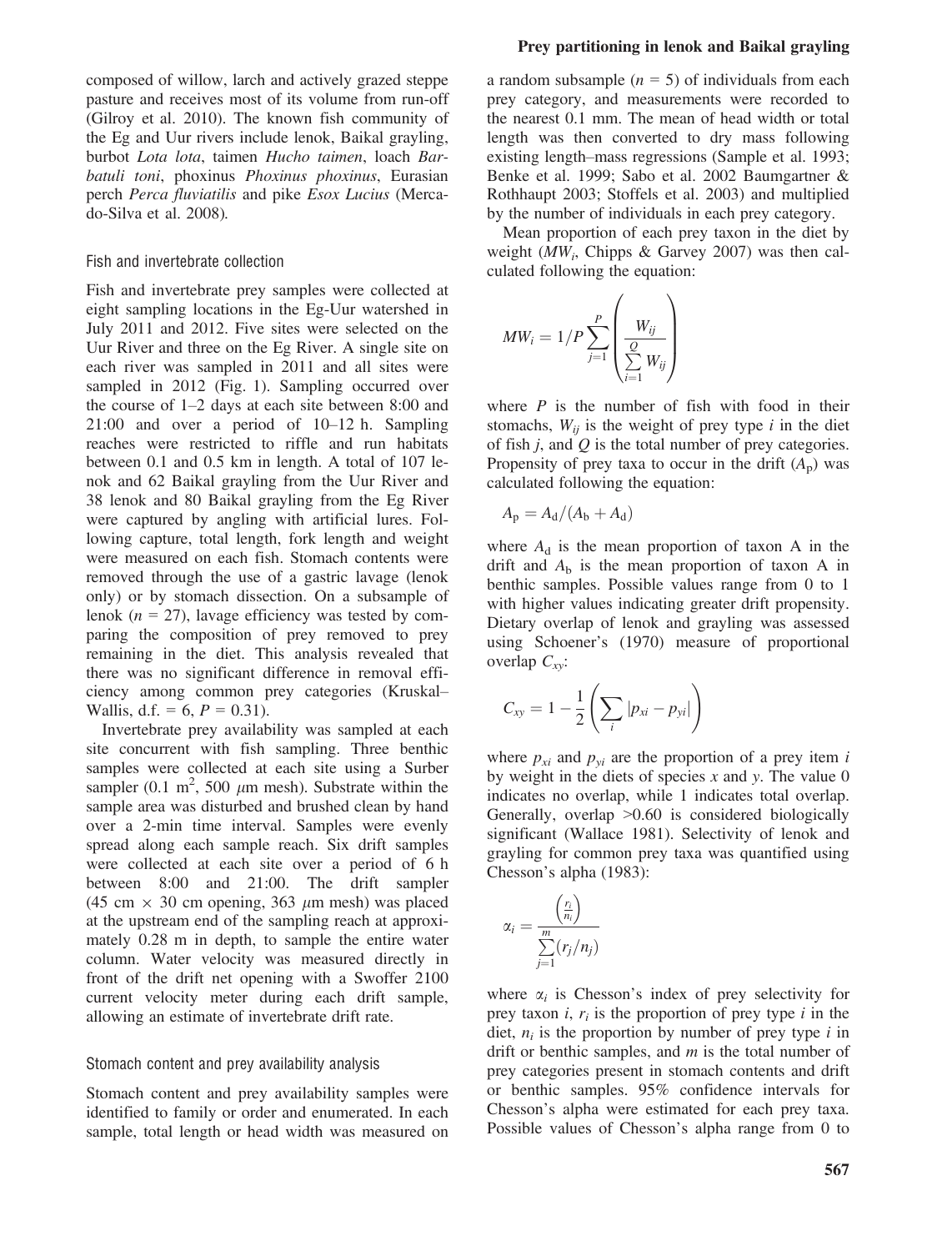1, with values  $>1/m$  indicating positive selection, values  $\leq 1/m$  indicating negative selection and values equal to  $1/m$  indicating neutral selection. Dietary niche width was estimated using Levin's index B:

$$
B=1/\sum p_i^2
$$

where  $p_i$  is the proportion of each prey in the diet by weight.

# Stable isotope analysis

A total of 1–5 g (wet weight) white muscle samples were removed from 43 lenok and 50 Baikal grayling near the base of the dorsal fin. Representative invertebrate prey taxa were analysed as a whole, excluding the calcified shells of gastropods. In some cases, several individuals from the same taxon were pooled to achieve large enough sample weight. All samples were dried at 60 °C in a convection oven and homogenised prior to analysis. Samples were analysed for carbon  $(13^2C)$  and nitrogen  $(15^2N)$  and  $(14^2N)$  stable isotopes using a PDZ Europa 20–20 isotope ratio mass spectrometer (Sercon Ltd., Cheshire, UK) at the University of California Davis Stable Isotope Facility.

Ratios of  $^{13}C$ :<sup>12</sup>C and  $^{15}N$ :<sup>14</sup>N are reported in delta notation  $(\delta)$ , which is defined by the equation:

$$
\delta^{13} \text{C or } \delta^{15} \text{N} = (R_{\text{sample}}/R_{\text{standard}} - 1) * 1000
$$

where  $R_{\text{sample}}$  is the ratio of <sup>13</sup>C/<sup>12</sup>C or <sup>14</sup>N/<sup>15</sup>N in the sample and  $R_{standard}$  is the ratio of  $^{13}C/^{12}C$  or  $14$ N/ $15$ N of the standard. Vienna PeeDee Belemnite and atmospheric  $N_2$  were the standards for  ${}^{13}C$  and <sup>15</sup>N respectively. Analytical precision was 0.09 for  $13^{\circ}$ C and 0.15 for  $15^{\circ}$ N. Fish tissue samples were corrected for lipid content using the generalised correction for fish tissue published in Hoffman & Sutton (2010):

$$
\delta^{13}C_{\text{protein}} = \delta^{13}C_{\text{bulk}} + (-6.39\%)
$$
  
 
$$
\times (3.76 - C : N_{\text{bulk}}))/C : N_{\text{bulk}}
$$

where  $\delta^{13}C_{\text{protein}}$  is the corrected  $\delta^{13}C$  value,  $\delta^{13}C_{\text{bulk}}$ is the uncorrected  $\delta^{13}$ C value, and C:N<sub>bulk</sub> is the molar C:N ratio of the sample.

Phillips & Gregg's (2001) three-source stable isotope mixing model was used to estimate the proportional contribution of prey to the diets of individual lenok and Baikal grayling. Consumers were adjusted for trophic fractionation of  $\delta^{13}C$  and  $\delta^{15}N$  prior to application of three-source mixing models. Mean trophic fractionation values for  $\delta^{13}$ C and  $\delta^{15}$ N typically range from 0 to  $1.3\%$  and 2.3 to 3.4 $\%$  respectively (Vander Zanden & Rasmussen 2001; McCutchan et al. 2003). A mean  $\delta^{15}N$  fractionation ( $\pm 1$  SD) value of  $3.5 \pm 0.44\%$  was used based on model fit. Mean fractionation of  $\delta^{13}$ C value of 0.4% was assumed for all fish.

# Statistical analysis

Differences in diet and available prey composition were analysed using nonparametric Mann–Whitney U-tests when the data were not normally distributed and transformations did not improve normality. Mann–Whitney U-tests were performed on prey categories that composed >10% of the diet, treating individual sites as replicates. A Bonferroni-adjusted significance level was used in these comparisons to control for experimentwise error rate. Analysis of covariance was used to compare proportional contribution of benthic prey types to lenok and grayling diets with abundance of benthic invertebrates in the drift as the covariate. All other analyses were carried out using linear regression and two-sample t-tests.

# **Results**

# Composition and abundance of invertebrate prey community

Mean benthic prey density (number per  $m<sup>2</sup>$ ) was similar between rivers (mean  $\pm$  1 SE, Eg River = 686  $\pm$  274, Uur River = 470  $\pm$  224; t-test, t = 0.61, d.f. = 8,  $P = 0.56$ ). The benthic prey community in the Eg and Uur rivers was primarily comprised of immature stages of Trichoptera, Ephemeroptera and Diptera. Ephemeroptera were proportionally more abundant in benthic samples from the Uur River (0.60) than the Eg River (0.28; Mann–Whitney U-test,  $H = 6.50$ , d.f. = 1,  $P = 0.01$ ), while Trichoptera were more common in the Eg River (0.16) than the Uur River (0.04), although this difference was not significantly based on a Bonferroni-corrected alpha level (Mann–Whitney *U*-test,  $H = 5.50$ , d.f. = 1,  $P = 0.02$ ).

Drifting prey abundance was highly variable among sampling locations and dates (range  $= 0.04 - 6.4$  prey items per m<sup>3</sup>), but not significantly different between rivers (Uur River =  $0.12 \pm 0.05$  number per m<sup>3</sup>, Eg River =  $0.46 \pm 0.20$  number per m<sup>3</sup>; t-test, t = 0.15, d.f. = 8,  $P = 0.15$ ). Overall, terrestrial invertebrates, adult and pupal stages of aquatic invertebrates exhibited the highest drift propensity (1.00 and 0.68 respectively), while aquatic stages of Ephemeroptera, Trichoptera, Diptera and Plecoptera exhibited lower drift propensity (Ephemeroptera  $= 0.22$ , Trichopter $a = 0.44$ , Diptera = 0.49, Plecoptera = 0.39).

#### Stomach content analysis

Within the Eg and Uur rivers, lenok diets were composed primarily of benthic invertebrates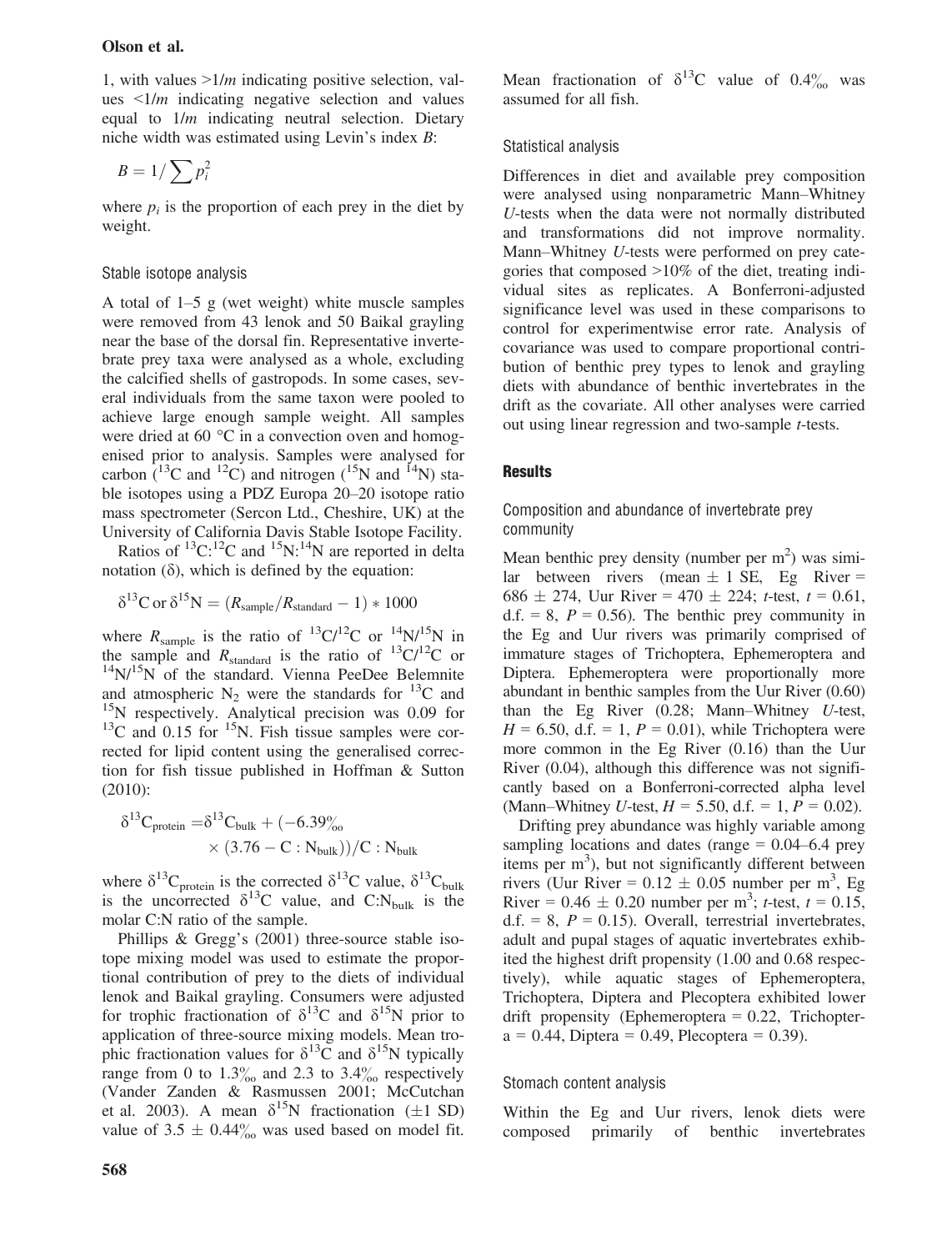(mean =  $84\%$  by weight), while Baikal grayling diets were composed of benthic invertebrates (mean =  $49\%$  by weight) and prey types typically found in the drift (i.e. pupal and adult stages of aquatic invertebrates and terrestrial invertebrates; mean =  $50\%$  by weight). Fish were uncommon in the stomachs of lenok and Baikal grayling, but were more common in lenok (lenok  $= 5\%$  occurrence, grayling  $= 1\%$  occurrence). Overall, Baikal grayling exhibited a larger diet niche width (Baikal grayling,  $B = 1.3$ ) than lenok ( $B = 0.90$ ; Mann– Whitney,  $H = 5.50$ ,  $P = 0.02$ ). Dietary overlap between lenok and Baikal grayling was large, 53% on average, but below the threshold often considered ecologically significant (60%, Zaret & Rand 1971). Diet overlap ranged from 29 to 67% across sites and was not significantly different between the Eg and Uur rivers (two-sample *t*-test,  $t = 0.86$ , d.f. = 8,  $P = 0.41$ ).

## Prey partitioning in lenok and Baikal grayling

In the Uur River, benthic dwelling Trichoptera larvae comprised a significantly larger portion of lenok than Baikal grayling diets  $(H = 7.41, d.f. = 1,$  $P = 0.007$ , Fig. 2). Prey types associated with the drift composed a larger portion of Baikal grayling diets from the Uur River by weight, but differences were not significant based on a Bonferroni-corrected alpha level (terrestrial invertebrates,  $H = 5.03$ ,  $P = 0.03$ ; adult and pupal stages of aquatic invertebrates,  $H = 5.77$ ,  $P = 0.02$ , Fig. 2). Similar to the Uur River, benthic prey comprised a larger portion of lenok diets from the Eg River, while prey commonly found in the drift composed a larger portion of grayling diets on average (Fig. 2). However, these differences were not statistically significant based on a Bonferroni-corrected alpha level.

Analysis of stomach contents by size class revealed that lenok and Baikal grayling exhibited shifts in stomach composition with length. The proportion of



Fig. 2. Mean proportion by weight of prey taxa  $(\pm 1 \text{ SD})$  composing lenok (filled bars) and Baikal grayling (open bars) stomach contents in the Eg River (a) and Uur River (b).

Ephemeroptera = Ephemeroptera nymphs, Trichoptera = Trichoptera larvae,

Diptera = Diptera larvae,

Plecoptera = Plecoptera larvae, A and P of Aquat Inverts = adult and pupae stages of aquatic invertebrates.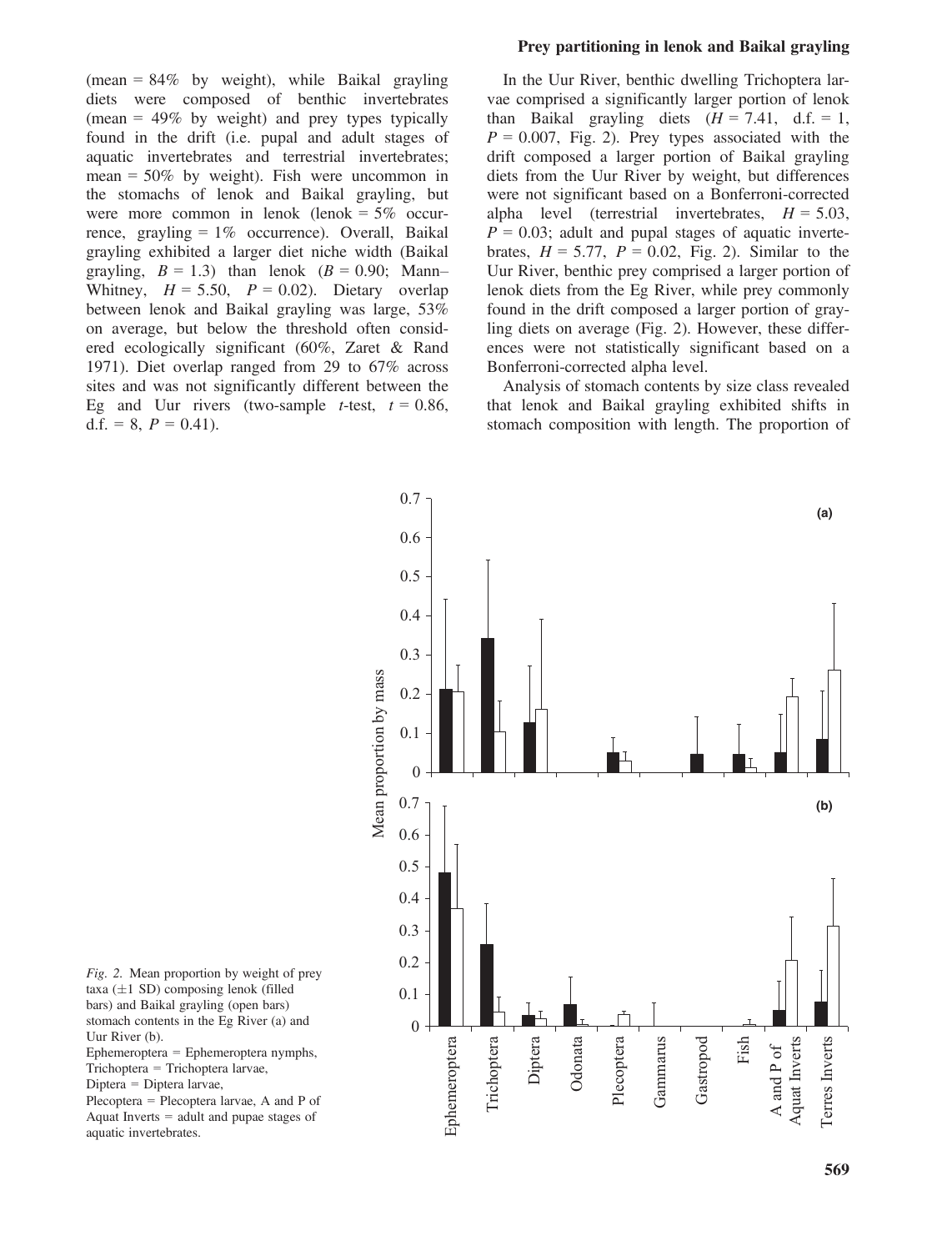# Olson et al.

Ephemeroptera nymphs declined in both species diets with size. In lenok, the proportion of Trichoptera larvae increased, while the proportion of Diptera larvae increased in the diets of larger grayling (Fig. 3).

Based on drifting prey availability, lenok in the Eg River selected for Trichoptera larvae and against pupae and adult stages of aquatic invertebrates lenok in both the Eg and Uur rivers selected for Trichoptera larvae and against terrestrial invertebrates and pupae and adult stages of aquatic invertebrates (Table 1). Lenok also selected against Dipteran larvae in the Uur River but exhibited neutral selection for Dipterans in the Eg River. Baikal grayling exhibited neutral selection for all prey types in the Eg River but selected for Ephemeroptera nymphs and against terrestrial invertebrates, pupae and adult of aquatic invertebrates and dipteran larvae in the Uur River.

Based on benthic samples as a measure of prey availability, lenok in the Uur River selected for Trichoptera larvae and against Diptera larvae and pupae and adult stages of aquatic invertebrates (Table 1). Grayling in the Uur River also selected against Dipteran larvae and exhibited neutral selection for all other prey types. In the Eg River, both lenok and Baikal grayling exhibited negative selection for Plecoptera (Table 1). Lenok also exhibited neutral selection for all other prey types, while Baikal grayling selected for pupae and adult stages of aquatic invertebrates.

Drifting prey abundance was positively correlated with diet overlap between lenok and Baikal grayling (linear regression  $r^2 = 0.50$ , P = 0.022, Fig. 4). In addition, the density of benthic invertebrates in the drift was positively correlated to the proportion of benthic invertebrates in grayling diets and marginally correlated to proportion of benthic invertebrates in lenok diets. (lenok  $r^2 = 0.39$ ,  $p = 0.052$ , Baikal grayling,  $r^2 = 0.65$ ,  $p = 0.005$ ). However, the proportion of benthic invertebrates in the diets of Baikal grayling was less than that of lenok. (ANCOVA,  $F = 37.15$ ,  $p < 0.001$ , Fig. 5).

#### Stable isotope analysis

In the Eg and Uur rivers, lenok were significantly <sup>15</sup>N-enriched relative to Baikal grayling (Uur River,  $F_{1,52} = 9.15$ ,  $P = 0.004$ ; Eg River,  $F_{1,39} = 6.62$ ,  $P = 0.014$ ; Fig. 6) but there was no difference in  $\delta^{13}$ C values between species (Uur River,  $F_{1,52} = 0.1468$ ,  $P = 0.70$ ; Eg River,  $F_{1,44} = 0.80$ ,  $P = 0.37$ ). Lenok also exhibited significant enrichment in <sup>13</sup>C with total length (Eg River,  $r^2 = 0.38$ ,  $P = 0.02$ ; Uur River,  $r^2 = 0.38$ ,  $P = 0.002$ ). Grayling  $\delta^{15}$ N and  $\delta^{13}$ C values were not significantly correlated with total length, indicating similar prey utilisation across sizes.

Three-source mixing model results from the Uur River identified fish and aquatic invertebrates as the primary component of lenok diets (Fig. 7). The proportion of fish in lenok diets was positively correlated with size (linear regression,  $r^2 = 0.37$ ,  $P = 0.002$ ). In contrast, Baikal grayling assimilated proportionally fewer fish and more terrestrial invertebrates than lenok (fish,  $F_{1,52} = 5.49$ ,  $P = 0.023$ ; terrestrial invertebrates,  $F_{1,52} = 8.20$ ,  $P = 0.006$ . Isotopic signatures of lenok and Baikal grayling from



Fig. 3. Proportional abundance of prey taxa in lenok (a) and Baikal grayling (b) stomachs by length group from the Eg and Uur rivers. Terres Inverts = terrestrial invertebrates, A, P Aquat = adult and pupae stages of aquatic invertebrates, Odonata = Odonata nymphs, Gammarus = Gammarus spp., Diptera = Diptera larvae, Trichoptera = Trichoptera larvae, Ephemeroptera = Ephemeroptera nymphs.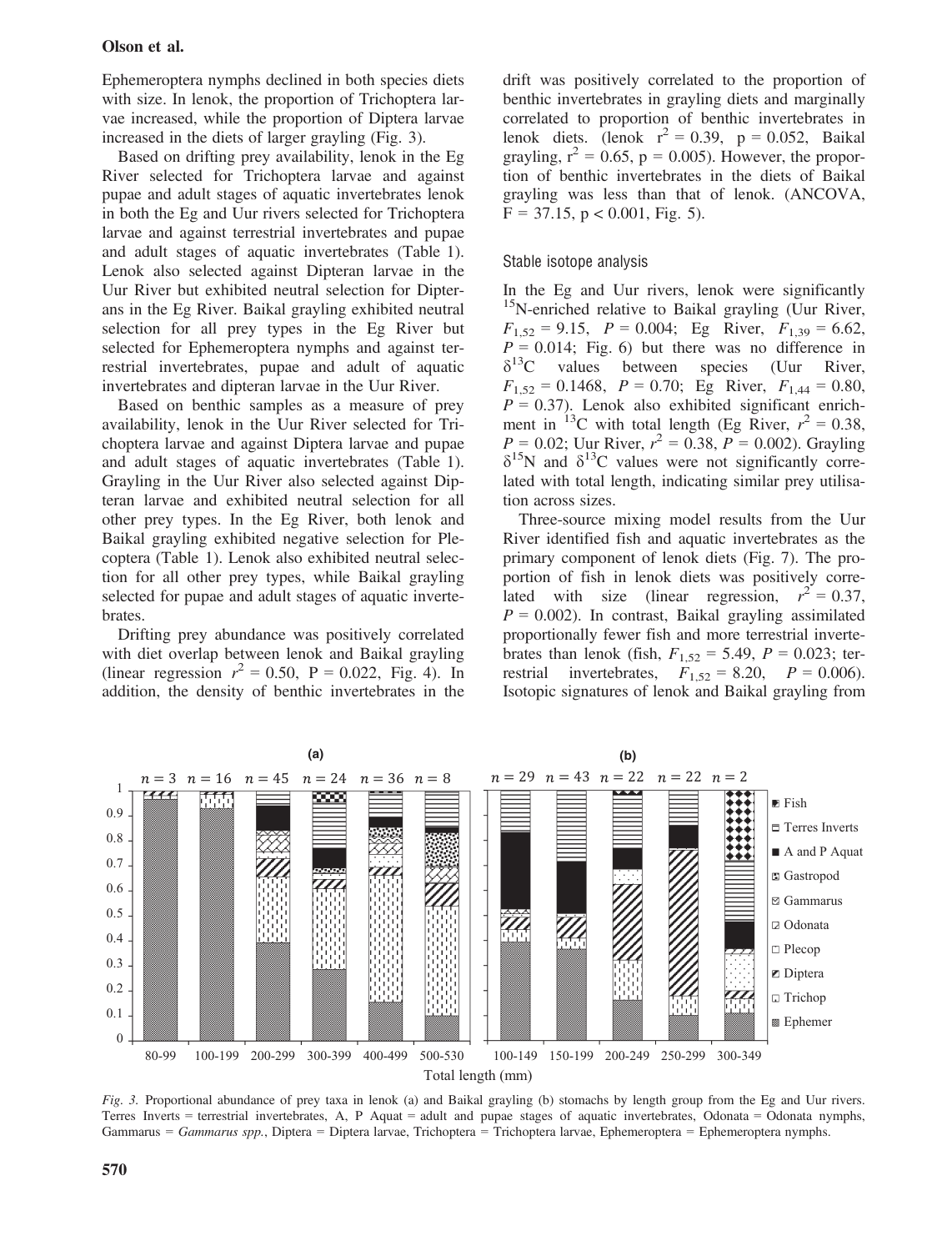Table 1. Chesson's index of selectivity for lenok and grayling from the Eg-Uur watershed using benthos or drift as a measure of prey availability.

|             |           |             | Chesson's $\alpha$ (95% confidence intervals are given in parentheses) |                        |                        |                        |                                 |                        |                          |
|-------------|-----------|-------------|------------------------------------------------------------------------|------------------------|------------------------|------------------------|---------------------------------|------------------------|--------------------------|
| Species     | Waterbody | Prey sample | 1/m                                                                    | Ephemer                | Trichop                | Diptera                | Plecop                          | A and P                | Terres                   |
| B. Grayling | Uur River | Benthos     | 0.25                                                                   | $0.24~(\pm 0.14)$      | $0.36~(\pm 0.18)$      | $0.08*$ ( $\pm 0.06$ ) | $\hspace{0.1mm}-\hspace{0.1mm}$ | $0.32~(\pm 0.08)$      | -                        |
| B. Grayling | Uur River | Drift       | 0.20                                                                   | $0.47$ † ( $\pm$ 0.16) | $0.27 (\pm 0.18)$      | $0.05*$ ( $\pm 0.06$ ) | $\overline{\phantom{0}}$        | $0.16 \ (\pm 0.15)$    | $0.05*$ ( $\pm 0.04$ )   |
| B. Grayling | Ea River  | Benthos     | 0.20                                                                   | $0.19~(\pm 0.20)$      | $0.24~(\pm 0.31)$      | $0.21~(\pm 0.34)$      | $0.03*$ ( $\pm 0.04$ )          | $0.34$ † ( $\pm$ 0.13) | $\overline{\phantom{m}}$ |
| B. Grayling | Eg River  | Drift       | 0.20                                                                   | $0.30~(\pm 0.56)$      | $0.24~(\pm 0.39)$      | $0.18~(\pm 0.44)$      |                                 | $0.16 \ (\pm 0.11)$    | $0.11 \ (\pm 0.13)$      |
| Lenok       | Uur River | Benthos     | 0.25                                                                   | $0.25 \ (\pm 0.17)$    | $0.62$ † ( $\pm$ 0.15) | $0.09*$ ( $\pm 0.09$ ) | $\overline{\phantom{0}}$        | $0.02*$ ( $\pm 0.02$ ) | $\overline{\phantom{m}}$ |
| Lenok       | Uur River | Drift       | 0.20                                                                   | $0.43~(\pm 0.24)$      | $0.49$ † ( $\pm$ 0.24) | $0.04*$ ( $\pm 0.04$ ) | $\overline{\phantom{0}}$        | $0.01*$ ( $\pm 0.02$ ) | $0.02*$ ( $\pm 0.04$ )   |
| Lenok       | Eg River  | Benthos     | 0.20                                                                   | $0.18~(\pm 0.23)$      | $0.53~(\pm 0.40)$      | $0.18~(\pm 0.19)$      | $0.04*$ ( $\pm 0.09$ )          | $0.07~(\pm 0.13)$      | $\overline{\phantom{0}}$ |
| Lenok       | Eg River  | Drift       | 0.20                                                                   | $0.18~(\pm 0.23)$      | $0.54$ † ( $\pm$ 0.29) | $0.17~(\pm 0.29)$      |                                 | $0.5*$ ( $\pm 0.09$ )  | $0.03*$ ( $\pm 0.08$ )   |

Ephemer, Ephemeroptera nymphs; Trichop, Trichoptera larvae; Diptera, Diptera larvae; Plecop, Plecoptera nymphs; A and P, adult and pupae stages of aquatic invertebrates: Terres, terrestrial invertebrates.

Asterisks signify significant negative selection and crosses signify significant positive selection based on 95% confidence intervals. Lines indicate prey type was not present in either fish diet or prey availability sample.



Fig. 4. Relationship of drift abundance to proportional diet overlap between lenok and Baikal grayling from the Eg and Uur rivers.

the Eg River were not bound by the prey sources we sampled. Specifically,  $\delta^{13}$ C signatures of grayling and lenok were highly variable and often fell outside the mean isotopic values of prey included in the analysis. This precluded the use of a mixing model to estimate proportional assimilation of prey for Baikal grayling and lenok in the Eg River.

# **Discussion**

## Stomach content analysis

Based on stomach contents, lenok were benthic specialists, preying primarily on immature stages of Trichoptera, Ephemeroptera and Diptera and often exhibiting positive selection for Trichoptera larvae. Lenok's more underslung mouth and bulbous snout is likely more suited for foraging on benthic prey

than that of grayling (Snorrason et al. 1994; Helfman et al. 1997; Nakano 1999). Stomach contents of lenok shifted with size. As length increased, the proportion of Ephemeroptera nymphs in the diets of lenok decreased while Trichoptera larvae increased in proportion. Lower gape size and biting pressure of smaller fish may limit smaller lenok from feeding on cased Trichoptera larvae (Johansson 1991), which were observed in the diets of large lenok.

Baikal grayling stomach contents indicated a generalist feeding strategy. Baikal grayling had a wider diet niche than lenok and no consistent selection for a single prey taxon. Baikal grayling also appeared to be more reliant upon drifting prey than lenok as the proportion of benthic invertebrates in Baikal grayling diets was much lower than lenok when the density of benthic invertebrates in the drift was low. The generalist feeding habits we observed are consistent with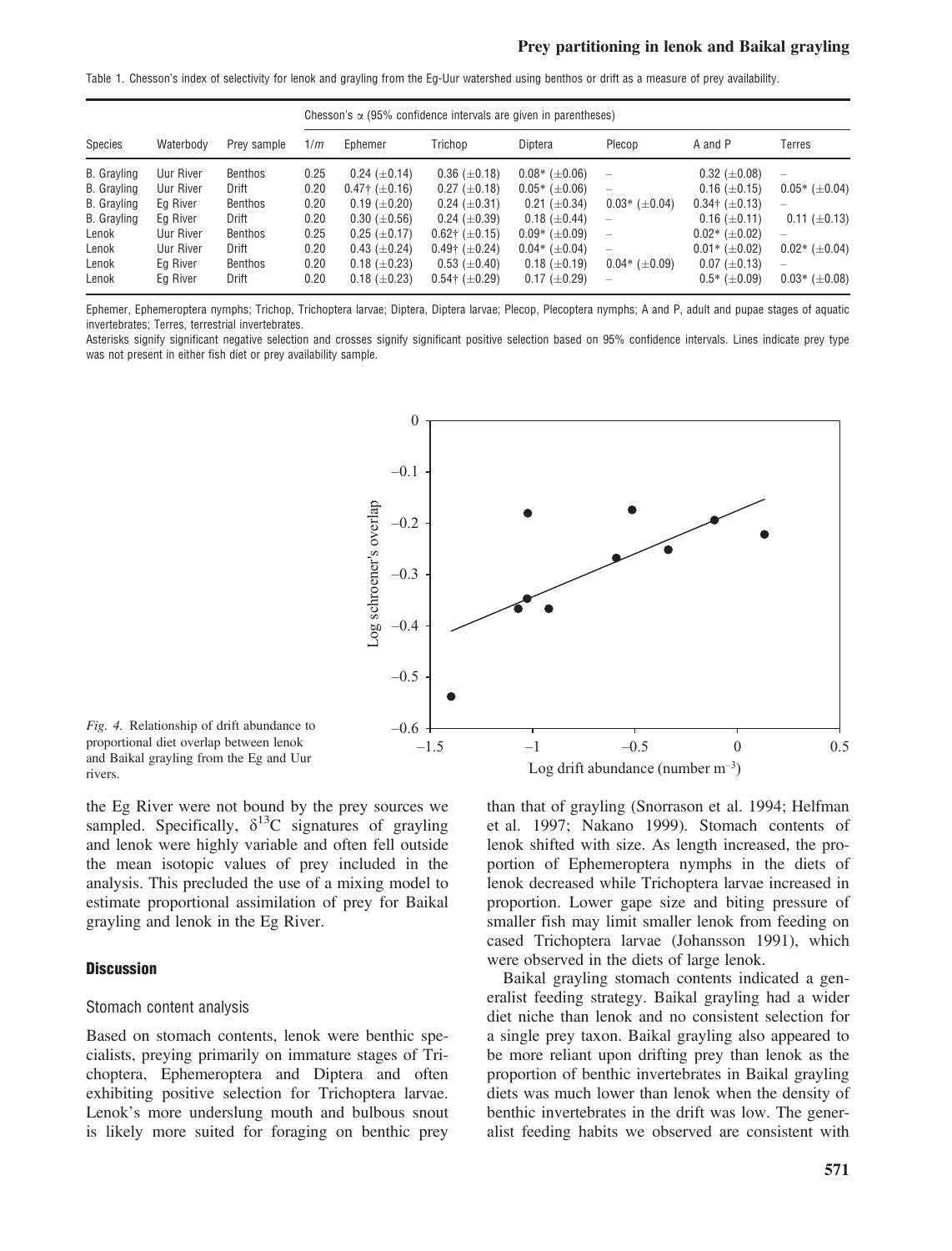

Fig. 5. Relationship of benthic invertebrate drift abundance to proportion by weight in stomach contents of lenok and Baikal grayling from the Eg and Uur rivers.

the descriptions of other stream-dwelling grayling, which exhibit highly variable diets influenced by prey availability (Brown 1938; Northcote 1995). Ephemeroptera nymphs, the prey with the lowest drift propensity, were more prevalent in the diets of smaller Baikal grayling while prey with higher drift propensities (e.g. Diptera larvae and terrestrial invertebrates) were more common in the diets of larger size classes. Similar to drift-feeding dominance hierarchies documented in other salmonids (Fausch & White 1986; Nielsen 1992), large Arctic grayling generally occupies the best drift-feeding locations within a stream to the exclusion of smaller fish (Hughes 1992), possibly leading to a higher degree of epibenthic feeding in smaller size classes of grayling. Size-based diet differences have also been observed in a closely related lake-dwelling grayling (Hovsgol grayling Thymallus nigrescens) higher in the Eg River watershed, which shift from a diet of zooplankton at smaller sizes to benthic invertebrates at larger sizes (Ahrenstorff et al. 2012).

The differential use of benthic and drifting prey revealed through stomach contents indicates vertical partitioning of prey resources by lenok and Baikal grayling. Lenok consistently relied on benthic prey while grayling more strongly utilised prey suspended in the water column. Such partitioning of prey in the water column has been documented in multiple sympatric pairs of salmonids (e.g. Johnson & Ringler 1980; Hindar and Jonsson 1988; Nakano et al. 1992; Negus & Hoffman 2013). In observational studies, including the present study, it is difficult to determine whether interspecific competition is the cause of niche partitioning as evolved selective foraging differences could also explain niche partitioning (Ross 1986). Previous authors have compared species in sympatry and allopatry (Nilsson 1963; Andrusak & Northcote 1971; Jonsson et al. 2008) or across a gradient of resource availability (Zaret & Rand 1971; Liso et al. 2013) to determine the influence of interspecific competition on resource partitioning. Evidence of reduced niche overlap during periods of low prey availability is often cited as support for interspecific competition (Lack 1946; Ross 1986; Bohn and Amundsen 2001).

The positive relationship between drifting prey availability and diet niche overlap we observed indicates that differences in prey utilisation are the result of competition. Through a combination of stream observations and experimental depletion of drifting prey, Fausch et al. (1997) and Nakano et al. (1999) described similar increase in diet overlap of sympatric Japanese char as abundance of drifting prey increased. The authors found that competitive interactions increased with declining prey availability and the subordinate, less efficient drift-foraging species, shifted to benthic foraging. Although our results lack direct observations, stomach contents infer a similar pattern in lenok and Baikal grayling.

# Stable isotope analysis

In the Eg and Uur rivers, lenok muscle tissue was enriched in  $\delta$  <sup>15</sup>N relative to Baikal grayling, indicating greater reliance upon fish and aquatic invertebrates, which were enriched in  $\delta$  <sup>15</sup>N relative to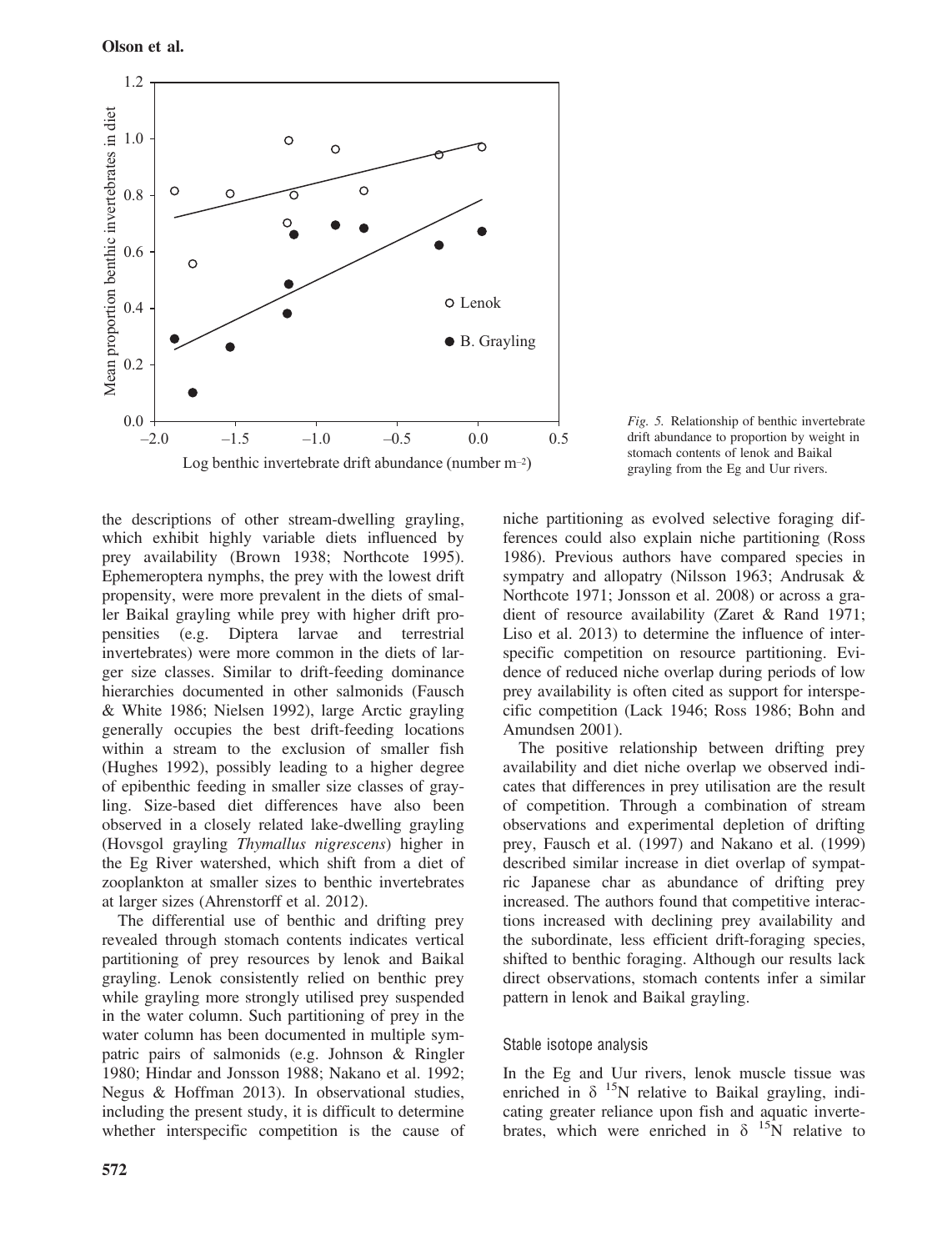

Prey partitioning in lenok and Baikal grayling

Fig. 6. Mean  $\delta^{13}$ C and  $\delta^{15}$ N values  $(\pm 1$  SD) of fish (closed circles) and prey taxa (open circles) from the Uur River (a) and Eg River (b). B. Grayling  $=$  Baikal grayling, Terres Inverts = terrestrial inverts.

terrestrial invertebrates. Similarly, the Uur River three-source mixing model identified that terrestrial invertebrates made a greater contribution to Baikal grayling assimilated diet than that of lenok, while fish comprised a larger portion of lenok's assimilated diet. The greater utilisation of terrestrial invertebrates by Baikal grayling was consistent with stable isotope analysis and indicates that vertical partitioning of prey resources is sustained over several months, as stable isotope ratios in fish muscle tissue reflect prey assimilation over a period of months to years (Hesslein et al. 1993; Church et al. 2009). However, evidence from stable isotopes also indicate that piscivory was more common in lenok than revealed through stomach contents, in which fish comprised  $\leq 1\%$  of lenok diets by mass. In an adjacent watershed, Chandra et al. (2005) reported a similar discrepancy between stomach content and stable isotope analysis as the  $\delta^{15}N$  value of lenok muscle tissue indicated that fish were more common in their diets than was determined via stomach content analysis. These results may indicate that piscivory in lenok is more common in the months prior to July, when stomach contents were collected, or that fish were assimilated more readily than invertebrates.

Mixing models were not applied to stable isotope data from the Eg River because both lenok and Baikal grayling  $\delta^{13}C$  and  $\delta^{15}N$  values fell far outside of the prey mixing polygon. Overall, variability in  $\delta$  $13<sup>13</sup>C$  was greater in both lenok and grayling in the Eg River. A possible explanation for this is the presence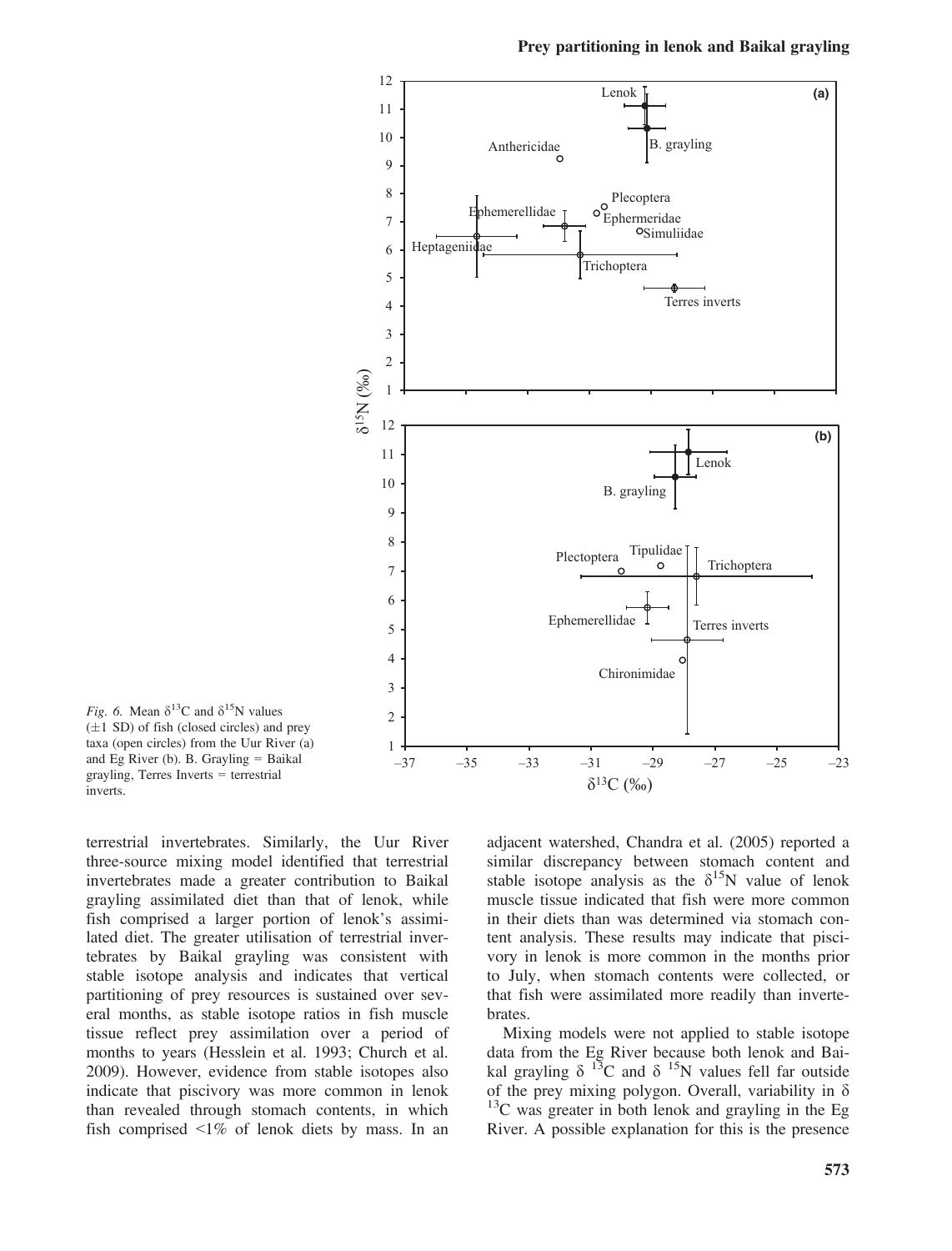

of large spring side channels within our sampling reach, which were not included in our prey sampling protocol. Groundwater is typically supersaturated in respiratory  $CO<sub>2</sub>$ , which is highly depleted in  $^{13}$ C (Rounick & James 1984). As a result, benthic algae growing in areas of substantial groundwater inflows typically exhibit low  $\delta^{13}$ C values (Finlay 2001). The potential influence of groundwater-fed side channels on  $\delta$  <sup>13</sup>C values of benthic algae and herbivores may be responsible for the wider variation of  $\delta^{13}$ C values observed in lenok and grayling from the Eg River and lack of model fit.

# Conclusion

Our analysis indicates that lenok and grayling exhibit vertical partitioning of prey resources. Additionally, drifting prey availability was negatively related to diet overlap based on stomach contents, suggesting competition is involved in resource partitioning and highlighting the importance of considering drifting prey availability in future studies of resource partitioning in stream-dwelling salmonids. Direct observation of species interactions should be considered in future examinations of niche partitioning in Baikal grayling and lenok as they would allow an examination of differences in feeding modes and the influence of antagonistic and exploitation competition. Fisheries managers considering conservation actions for lenok and Baikal grayling in Mongolian rivers (e.g. Ocock et al. 2006b) should consider the potential impacts of human development on invertebrate prey densities, as declining prey density may lead to increased competitive interactions between lenok and Baikal grayling.

Fig. 7. Prey mixing polygon based on  $\delta^{13}$ C and  $\delta^{15}$ N values from fish, aquatic invertebrates and terrestrial invertebrates. Filled squares represent mean  $(+1 S$ D)  $\delta^{13}$ C and  $\delta^{15}$ N values of each prey taxa. Closed circles represent lenok and open circles represent Baikal grayling following  $\delta^{13}$ C and  $\delta^{15}$ N values. Bar graphs display mean proportional contribution of each prey type  $(\pm 1 \text{ SE})$  to the assimilated diet of lenok (L) and Baikal grayling (G) from the Uur River.

# **Acknowledgements**

We are very grateful to M. Amaraa, N. Bagdal, Boloroo, H. Chantuu, L. Chuluunchimeg, H. DeBey, B. Ganzorig, D. Gilroy, A. Hermes, M. Hickson, G. Jargalmaa, T. and C. Krabbenhoft, B. Mendsaikhan, E. McGinley, N. Mercado-Silva, G. Natsag, E. Olson, M. Provost, I. Roman, J. Waldman, T. Young and T. Zimmerman for their assistance with this research. We also thank J. Hoffman for providing his invaluable expertise in stable isotope analysis. This research was funded by a National Science Foundation grant (OISE1064 843) to O. Jensen.

#### References

- Ahrenstorff, T.D., Jensen, O.P., Weidel, B.C., Mendsaikhan, B. & Hrabik, T.R. 2012. Abundance, spatial distribution, and diet of endangered Hovsgol grayling (Thymallus nigrescens). Environmental Biology of Fishes 94: 465–476.
- Andrusak, H. & Northcote, T.G. 1971. Segregation between adult cutthroat trout (Salmo clarki) and Dolly Varden (Salvelinus malma) in small coastal British Columbia lakes. Journal of the Fisheries Research Board of Canada 28: 1259–1268.
- Baumgartner, D. & Rothhaupt, K. 2003. Predictive Length-Dry mass regressions for freshwater invertebrates in a peralpine lake littoral. International Review of Hydrobiology 88: 453–463.
- Benke, A.C., Huryn, A.D., Smock, L.A. & Wallace, J.B. 1999. Length–mass relationships for freshwater macroinvertebrates in North America with particular reference to the southeastern United States. Journal of the North American Benthological Society 18: 308–343.
- Bohn, T. & Amundsen, P.A. 2001. The competitive edge of an invading specialist. Ecology 82: 2150–2163.
- Brown, C.J.D. 1938. The feeding habits of the Montana grayling (Thymallus montanus). Journal of Wildlife Management 2: 135–145.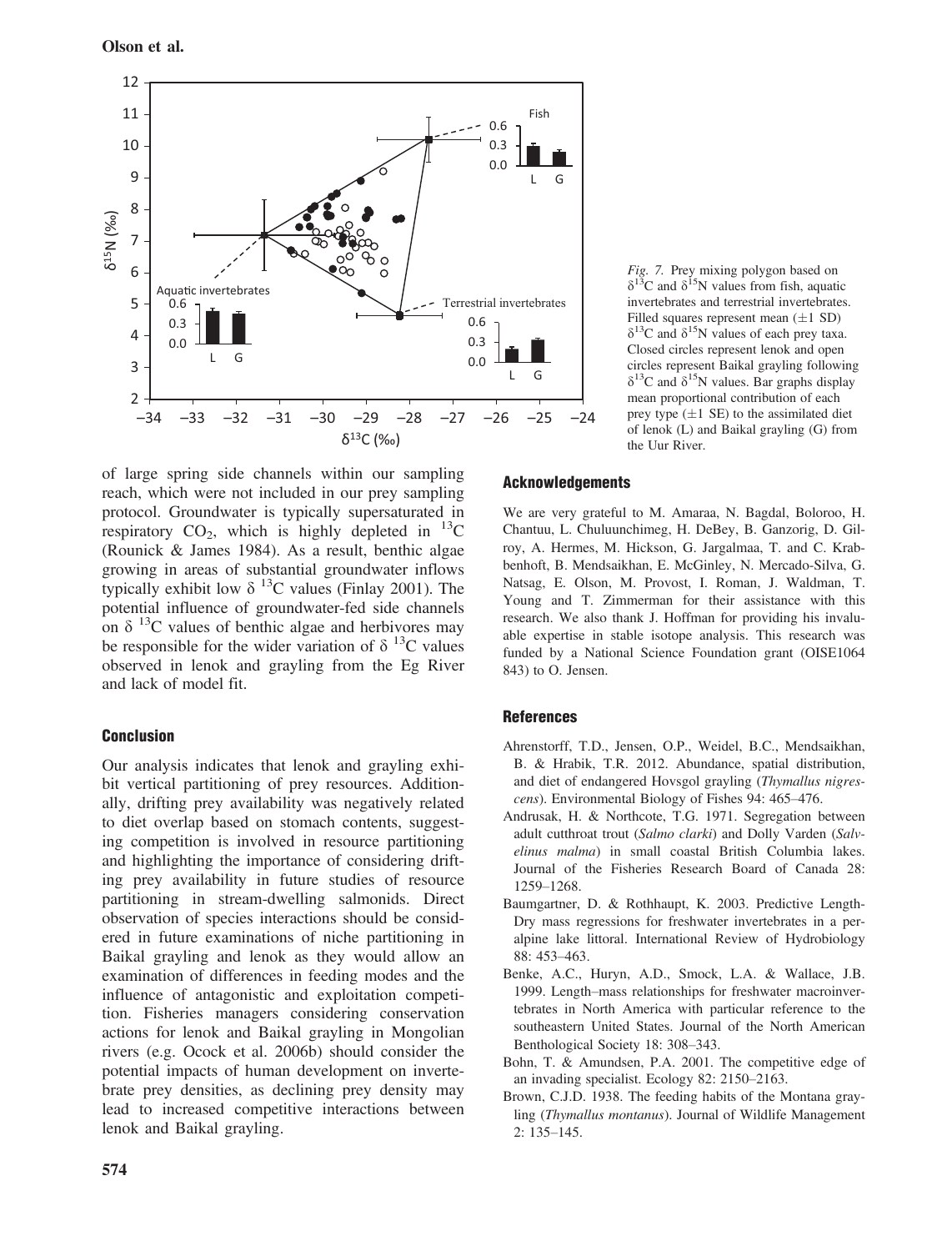# Prey partitioning in lenok and Baikal grayling

- Chandra, S., Gilroy, D., Purevdorj, S. & Erdenebat, M. 2005. The feeding behavior of fish from the Upper Lake Baikal Watershed of the Eroo River in Mongolia. Mongolian Journal of Biological Sciences 3: 39–45.
- Chesson, J. 1983. The estimation and analysis of preference and its relationship to foraging models. Ecology 64: 1297–1304.
- Chipps, S.R. & Garvey, J.E. 2007. Assessment of diets and feeding patterns. In: Guy, C.S., Brown, M.L., eds. Analysis and interpretation of freshwater fisheries data. Bethesda, MD: American Fisheries Society.
- Church, M.R., Ebersole, J.L., Rensmeyer, K.M., Couture, R.B., Barrows, F.T. & Noakes, D.L.G. 2009. Mucus: a new tissue fraction for rapid determination of fish diet switching using stable isotope analysis. Canadian Journal of Fisheries and Aquatic Sciences 66: 1–5.
- Dineen, G., Harrison, S.S. & Giller, P.S. 2007. Diet partitioning in sympatric Atlantic salmon and brown trout in streams with contrasting riparian vegetation. Journal of Fish Biology 71: 17–38.
- Fausch, K.D. & White, R.J. 1986. Competition among juveniles of Coho salmon, brook trout, and brown trout in a laboratory stream, and implications for great lakes tributaries. Transactions of the American Fisheries Society 115: 363–381.
- Fausch, K.D., Nakano, S. & Kitano, S. 1997. Experimentally induced foraging mode shift by sympatric charrs in a Japanese mountain stream. Behavioral Ecology 8: 414–420.
- Finlay, J.C. 2001. Stable-carbon-isotope ratios of river biota: implications for energy flow in lotic food webs. Ecology 82: 1052–1064.
- Gilroy, D.J., Jensen, O.P., Allen, B.C., Chandra, S., Ganzorig, B., Hogan, Z., Maxted, J. & Vander Zanden, M.J. 2010. Home range and seasonal movement of taimen, Hucho taimen, in Mongolia. Ecology of Freshwater Fish 19: 545–554.
- Hardin, G. 1960. The competitive exclusion principle. Science 131: 1292–1297.
- Haugen, T.O. & Rygg, T.A. 1996. Food- and habitat- segregation in sympatric grayling and brown trout. Journal of Fish Biology 49: 301–318.
- Helfman, G.S., Collette, B.B. & Facey, D.E. 1997. The diversity of fishes. Malden, MA: Blackwell Science.
- Hesslein, R.H., Hallard, K.A. & Ramlal, P. 1993. Replacement of sulfur, carbon and nitrogen in tissue of growing broad whitefish (Coregonus nasus) in response to a change in diet traced by  $\delta^{34}S$ ,  $\delta^{13}C$ , and  $\delta^{15}N$ . Canadian Journal of Fisheries and Aquatic Sciences 50: 2071–2076.
- Hindar, K., Jonsson, B., Andrew, J.H. & Northcote, T.G. 1988. Resource utilization of sympatric and experimentally allopatric cutthroat trout and dolly varden char. Oecologia 74: 481–491.
- Hoffman, J.C. & Sutton, T.T. 2010. Lipid correction for carbon stable isotope analysis of deep–sea fishes. Deep-Sea Research 157: 956–964.
- Hughes, N. 1992. Ranking of feeding positions by drift-feeding Arctic grayling (Thymallus arcticus) in dominance hierarchies. Canadian Journal of Fisheries and Aquatic Sciences 49: 1994–1998.
- Johansson, A. 1991. Caddis larvae cases (Trichoptera, Limnephilidae) as anti-predatory devices against brown trout and sculpin. Hydrobiologia 211: 185–194.
- Johnson, J.H. & Ringler, N.H. 1980. Diets of juvenile Coho salmon (Oncorhynchus kisutch) and steelhead trout (Salmo

gairdneri) relative to prey availability. Canadian Journal of Zoology 58: 553–558.

- Jonsson, B., Jonsson, N., Hindar, K., Northcote, T.G. & Engen, S. 2008. Asymmetric competition drives lake use of coexisting salmonids. Oecologia 157: 553–560.
- Lack, D. 1946. Competition for food by birds of prey. The Journal of Animal Ecology, 12: 3–129.
- Langeland, A., Labee-Lund, J.H., Jonsson, B. & Jonsson, N. 1991. Resource partitioning and niche shift in Arctic charr Salvelinus alpinus and brown trout Salmo trutta. Journal of Animal Ecology 60: 895–912.
- Liso, S., Gjelland, K.O. & Amundsen, P.A. 2013. Resource partitioning between pelagic Coregonids in a Subarctic watercourse following a biological invasion. Journal of Ichthyology 53: 101–110.
- McCutchan, J.H., Lewis, W.M., Kendal, C. & McGrath, C.C. 2003. Variation in trophic shift for stable isotope ratios of carbon, nitrogen and sulfur. Oikos 102: 378– 390.
- McIntyre, J.K., Beauchamp, D.A., Mazur, M.M. & Overman, N.C. 2011. Ontogentic trophic interactions and benthopelagic coupling in Lake Washington: evidence from stable isotopes and diet analysis. Transactions of the American Fisheries Society 135: 1312–1328.
- Mercado-Silva, N., Gilroy, J.G., Erdenebat, M., Hogan, Z., Chandra, S. & Vander Zanden, M.J. 2008. Fish community composition and habitat use in the Eg-Uur River System, Mongolia. Mongolian Journal of Biological Sciences 6: 21–30.
- Mookerji, N., Weng, Z. & Mazumder, A. 2004. Food partitioning between coexisting Atlantic Salmon and brook trout in the Sainte-Marguerite River ecosystem, Quebec. Journal of Fish Biology 64: 680–694.
- Nakano, S. 1999. Diet differentiation in polymorphic Brachymystax lenok in streams of southern Primor'e Russia. Ichthyological Research 46: 100–102.
- Nakano, S., Fausch, K.D., Furukawa-Tanaka, T., Maekawa, K. & Kawanabe, H. 1992. Resource utilization by bull char and cutthroat trout in a mountain stream in Montana, U.S.A. Japanese Journal of Ichthyology 39: 211–217.
- Nakano, S., Fausch, K.D. & Kitano, S. 1999. Flexible niche partitioning via a foraging mode shift: a proposed mechanism for coexistence in stream-dwelling charrs. Journal of Animal Ecology 68: 1079–1092.
- Nandintsetseg, B., Greene, J.S. & Goulden, C.E. 2007. Trends in extreme daily precipitation and temperature near Lake Hovsgol, Mongolia. International Journal of Climatology 27: 341–347.
- Negus, M.T. & Hoffman, J.C. 2013. Habitat and diet differentiation by two strains of rainbow trout in Lake Superior based on archival tags, stable isotopes and bioenergetics. Journal of Great Lakes Research 39: 578–590.
- Nielsen, J.L. 1992. Microhabitat-specific foraging behavior, diet and growth of juvenile Coho salmon. Transactions of the American Fisheries Society 121: 617–634.
- Nilsson, N.A. 1963. Interaction between trout and char in Scandinavia. Transactions of the American Fisheries Society 92: 276–285.
- Northcote, T.G. 1995. Comparative biology and management of Arctic and European grayling (Salmonidae, Thymallus). Reviews in Fish Biology and Fisheries 5: 141–194.